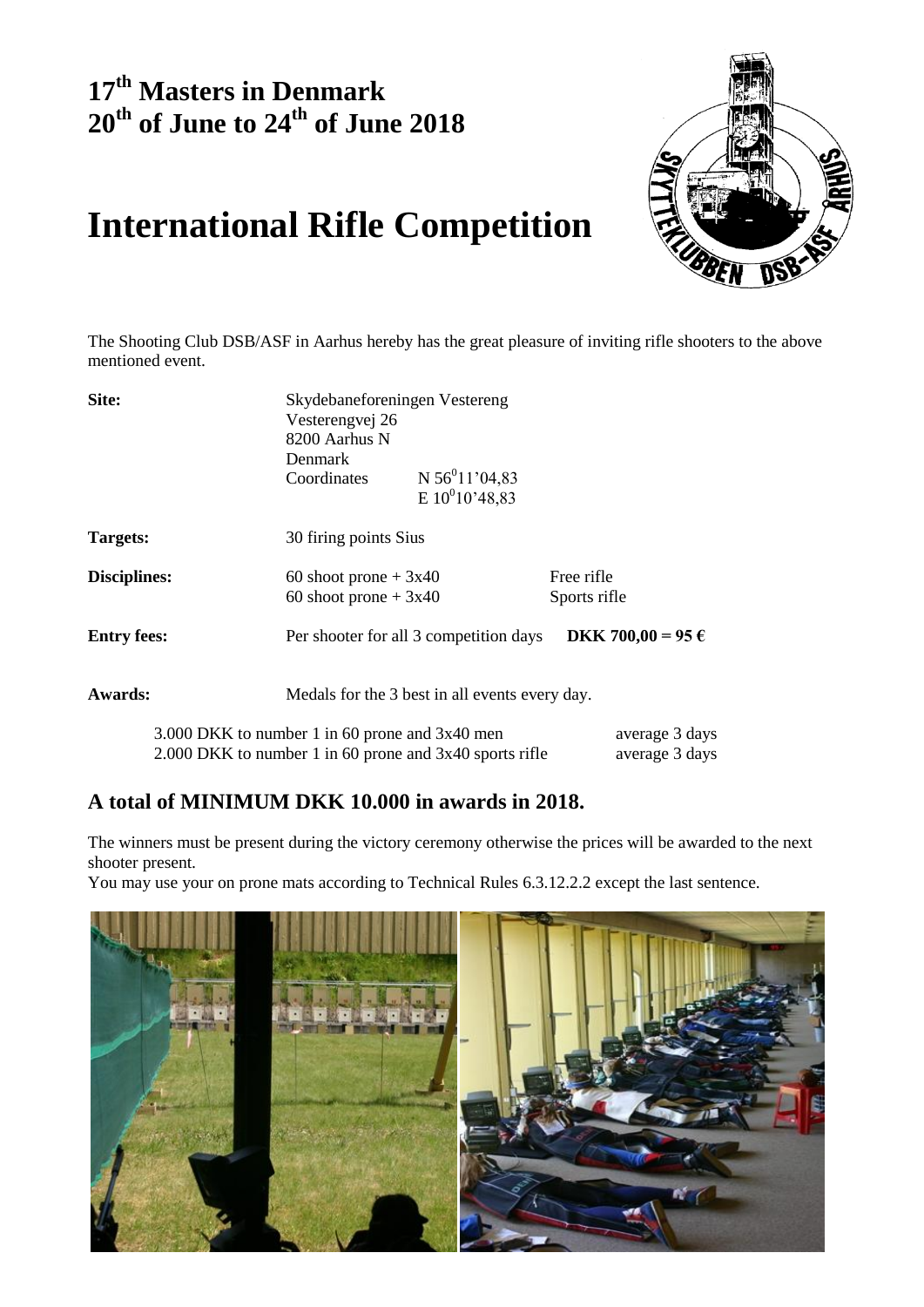**Accommodation book please direct at the Hotel.**

| We would suggest the following hotel:<br>Hotel La Tour | www.latour.dk                                         |
|--------------------------------------------------------|-------------------------------------------------------|
| Self booking other hotels/room                         | www.visitaarhus.com<br>www.booking.com                |
| <b>Inscription:</b>                                    | Final entry form Mai 15 <sup>th</sup> 2018.           |
| Transport:                                             | Transport during the competition per person DKK 500,- |

Payment for entry fee can be made ahead to our bank connection

| Bank name and address |       | Nordea, Aarhus        |  |
|-----------------------|-------|-----------------------|--|
| Club name             |       | Skytteklubben DSB/ASF |  |
| Account no.           | IBAN: | DK5120000267120110    |  |
| <b>SWIFT</b>          | Code: | <b>NDEADKKK</b>       |  |

For Danish payment must be used: 2264 0267120110

or upon arrival and according to the officially entered numbers of participants at your final entry form of May  $15^{\text{th}}$ .

All payment must be in DKK.

#### **Further details available by contacting:**

**finn@fiber.dk Phone +45 22907162**

Please return the entry form properly filled in not later than **May 15th 2018**

Best regards

Finn Danielsen

Organizing Committee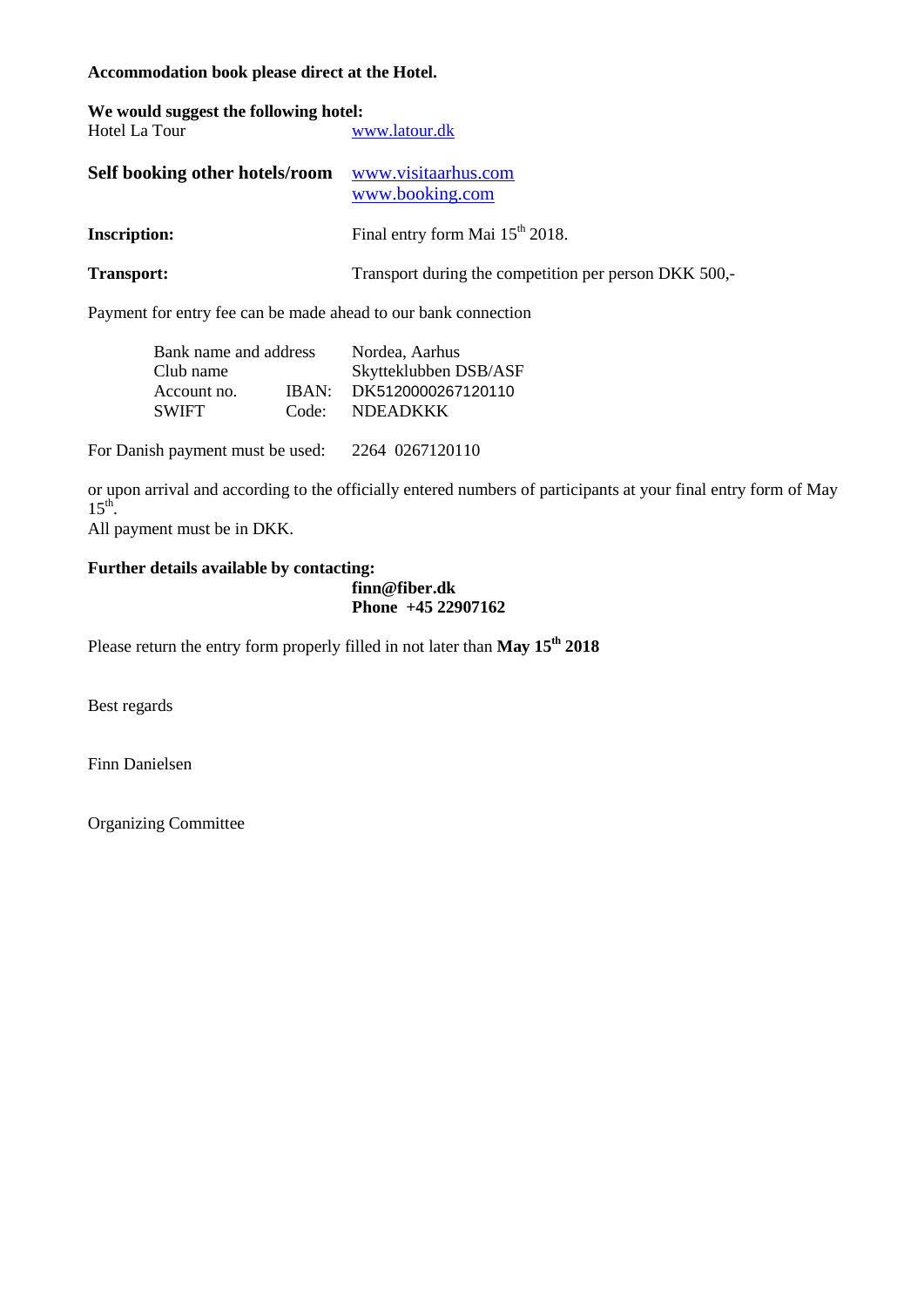## MASTERS 2018

## PROGRAMME

 $20<sup>th</sup>$  of June to  $24<sup>th</sup>$  of June 2018 in Denmark

### All starting times are 1. Sighter shoot

| June 20 <sup>th</sup> | Thursday | Arrival<br>Training<br><b>Technical meeting</b>                                                                                                                                                                                 | $12.00 - 16.00$<br>15.30                                                                                       |
|-----------------------|----------|---------------------------------------------------------------------------------------------------------------------------------------------------------------------------------------------------------------------------------|----------------------------------------------------------------------------------------------------------------|
| June $21th$           | Friday   | 1 <sup>st</sup> course<br>1. Relay 40/60/40 male+female<br>2. Relay 60 prone female<br>3. Relay 60 prone male<br>4. Relay 40/40/40 female<br>5. Relay 40/40/40 male<br>Final Male 3x40 male+female<br><b>Victory Ceremony</b>   | $7.30 - 11.00$<br>$8.30 - 09.35$<br>$10.00 - 11.05$<br>$11.30 - 14.30$<br>$15.00 - 18.00$<br>18.45<br>19.45    |
| June $22th$           | Saterday | 2 <sup>st</sup> course<br>1. Relay $40/60/40$ male+female<br>2. Relay 60 prone male<br>3. Relay 60 prone female<br>4. Relay 40/40/40 male<br>5. Relay 40/40/40 female<br>Final Male 3x40 male+female<br><b>Victory Ceremony</b> | $7.30 -$<br>11.00<br>$8.30 - 09.35$<br>$10.00 - 11.05$<br>$11.30 - 14.30$<br>$15.00 - 18.00$<br>18.45<br>19.45 |
| June $23th$           | Sunday   | 3 <sup>st</sup> course<br>1. Relay 40/60/40 male+female<br>2. Relay 60 prone female<br>3. Relay 60 prone male<br>4. Relay 40/40/40 female<br>5. Relay 40/40/40 male<br>Final Male 3x40 male+female<br><b>Victory Ceremony</b>   | $7.30 -$<br>11.00<br>$8.30 - 09.35$<br>$10.00 - 11.05$<br>$11.30 - 14.30$<br>$15.00 - 18.00$<br>18.45<br>19.45 |

**Can be changed**